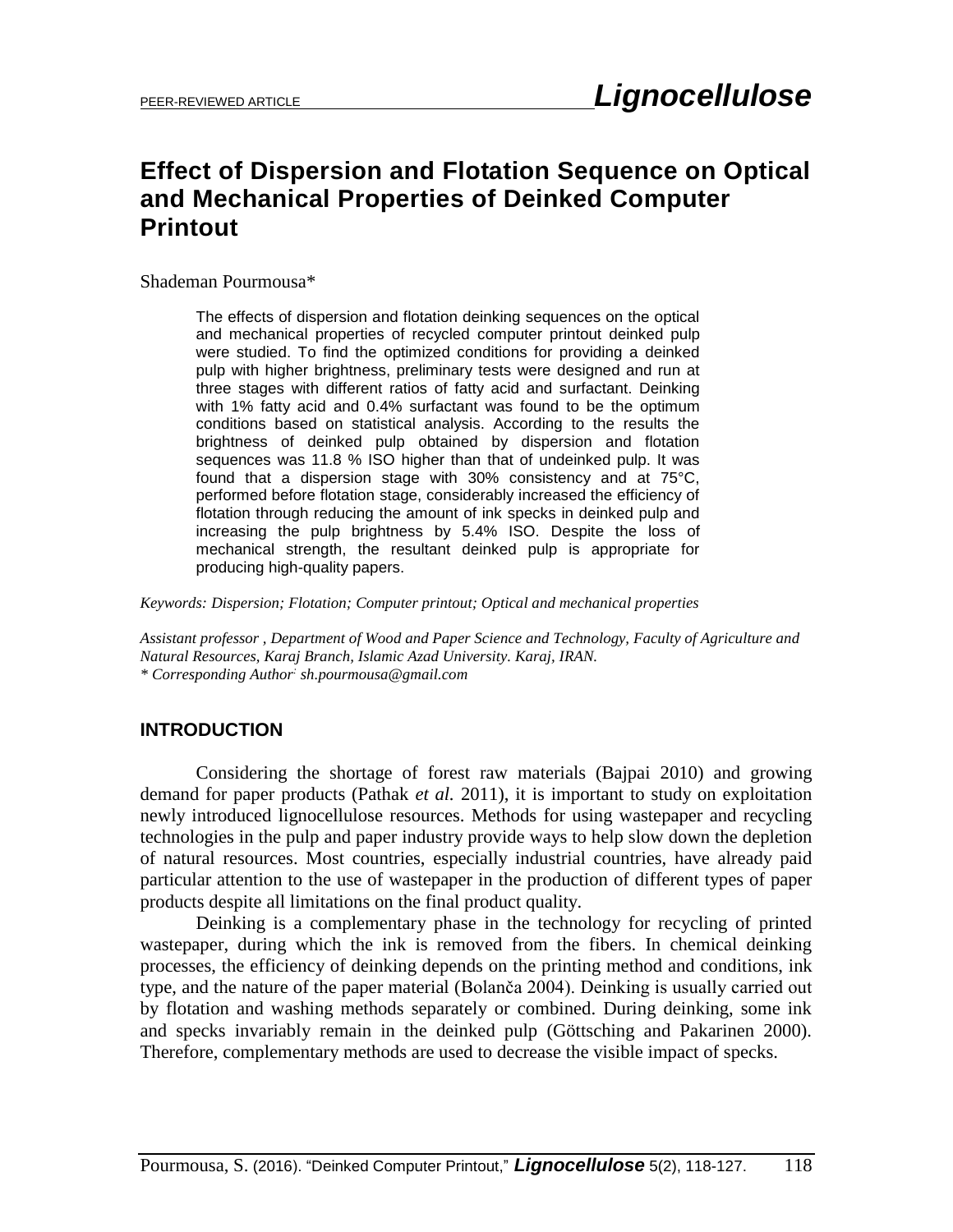Using disperser systems, the pulp will look like original pulp and in particular, the ink specks will be reduced so much that they will be invisible to the naked eye. The brightness and whiteness will decrease due to the dispersion of specks and ink particles as well. This is because the tiny ink particles and specks will cover a greater area and will absorb more radiation, resulting in lower brightness and whiteness. Furthermore, dispersion reduces not only the size of ink particles but also the size of stickies, waxes and covering substances (Kankaanpaa and Soini 2001; Holic 2006). Dispersion reduces the brightness, and if it is carried out in the presence of bleaching agents such as hydrogen peroxide, the decreasing of brightness will not be as great; if dispersion is followed by secondary flotation, brightness will be increased considerably (Ortner and Fisher 1990).

Flotation systems have been used to apply many chemicals for efficient removal of inks and others by optimizing the systems (Beneventi *et al.* 2009), controlling ink/fiber drainage in the froth phase (Zhu and Tan 2005; Beneventi *et al.* 2006), or using chemical additives (Beneventi *et al.* 2008). One of the important classes of chemicals in flotation process is surfactants. The multiple functions of surfactants (Zhao *et al.* 2004) are to release particles, aggregate dispersed particles and/or modify the surface properties of released particles, and improve the overall ink removal of a flotation line. The chemical structure of surfactants used for flotation deinking may differ significantly; they can be cationic, anionic, nonionic amphoteric. However, anionic fatty acids and nonionic surfactants are more commonly used. The hydrophile-lipophile balance value has gained acceptance in the paper industry for characterizing surfactants (Ferguson 1992). One of the most commonly used additives in the flotation deinking process is fatty acid. Generally, fatty acids react with calcium ions in the system to form calcium soaps with can absorb on to the ink surface and provide the collector action (Somasundaran *et al.* 1999).

Currently, computer printout is one of the types of paper which has least often been recycled. The main reason that computer printout is not often recycled is that it is difficult to collecting them from banks and the other institutes due to the legal and security concerns of customers. Nowadays most of the documents are recycled after passing their shelf life. Computer printout is usually gathered in two versions, the first version being printed by impact printers and the second one with lower proportion being printed by carbon paper as transferring paper. The appropriate strength properties and glossiness of computer paper, its special printing process, and their abundance make it necessary to use them for producing high-quality paper products. Most studies have been done on the effect of either dispersion or flotation on optical and mechanical properties of mixed wastepaper, although some researchers have mentioned the sequence of flotationdispersion or flotation-dispersion-flotation as the most comprehensive deinking process (McBride1992). In order to combine dispersion and flotation, it was attempted in the present study (i) to eliminate the initial flotation because of the type of computer printout, and (ii) to use dispersion without oxidative bleaching agents at the initial stage after pulping by one-step washing and concentrating it to 30% consistency and then to use flotation as a complementary process. It seems that the optical and mechanical properties of deinked computer printout can be improved by this pattern in the new laboratorial design.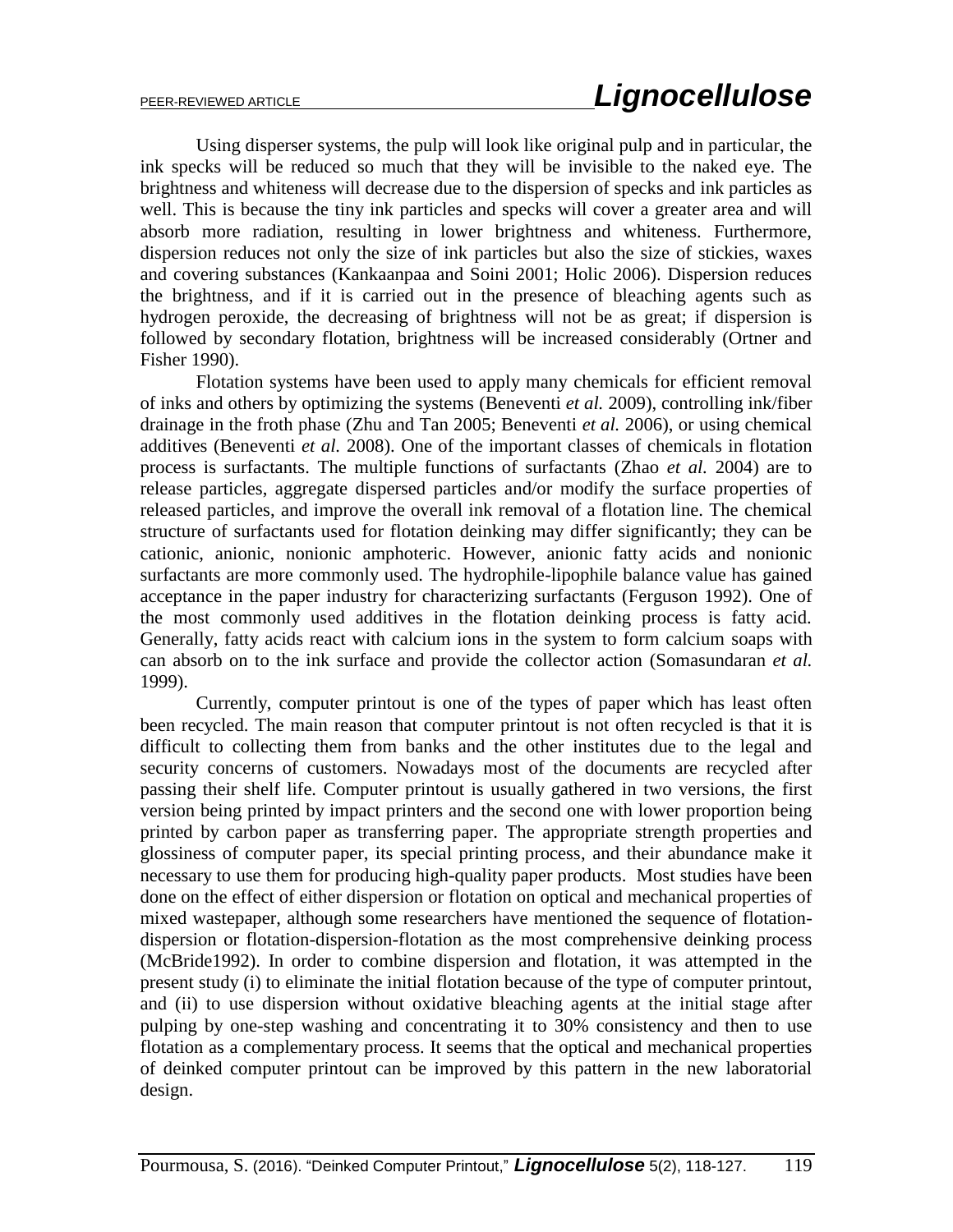#### **EXPERIMENTAL**

Computer printout of the first and second version were separated, chopped, and kept under laboratorial conditions to allow their moisture to reach equilibrium with the surroundings. Then they were separately put in plastic bags to stop their moisture exchange with the environment. During application, the moisture of the ground samples was measured, and all calculations were based on the dry weight of the wastepaper. To do deinking tests, 20 g of paper scrap (on the basis of oven dry weight) was randomly taken from the plastic bag and was weighed with the precision of 0.0001 g.

Flotation was used in combination with dispersion in the present study. At the first phase, preliminary tests were run to check the increase in pulp brightness with the deinking process. Then, optimum conditions were selected to conduct final tests on the comparison and assessment of optical and mechanical properties.

NaOH was used as fiber swelling agent to create the conditions for deinking. An emulsion of fatty acid and a nonionic surfactant known as ethoxylate fatty acid was used as an ink particles collector agent, and CaCO<sub>3</sub> was used for lowering water hardness (Table 1).

| conditions (min)                                                                                      |     | °C | Research   Time   Temp   Consistency<br>$\%$ | pH               | (%) | %   | NaOH Ca(OH) <sub>2</sub>  Freeness <br>(SR) | Water<br>hardness<br>(ppm) | acid<br>(%) | Fatty Surfactant<br>(% ) |
|-------------------------------------------------------------------------------------------------------|-----|----|----------------------------------------------|------------------|-----|-----|---------------------------------------------|----------------------------|-------------|--------------------------|
| Pulping                                                                                               | 3.5 | 45 |                                              |                  |     |     |                                             |                            |             |                          |
| Dispersion                                                                                            | 20  | 75 | 30                                           | $10.6 -$<br>10.7 | 0.8 | 0.6 | 35                                          | 100-120                    |             | 0.4                      |
| Flotation                                                                                             | 15  | 45 |                                              | $9 - 9.5$        | 0.8 | 0.6 | 35                                          | 100-120                    |             | 0.4                      |
| Water hardness is based on calcium carbonate.                                                         |     |    |                                              |                  |     |     |                                             |                            |             |                          |
| lln primary experiments, fatty acid was designed at three levels (0.5, 1, and 1.5%) and surfactant at |     |    |                                              |                  |     |     |                                             |                            |             |                          |

**Table 1.** Conditions under Which the Treatments Were Applied

 $\mathsf{Pins}, \mathsf{Taitly}$  acid was designed at three levels  $(0.5, 1,$  and  $1.5\%)$ four levels (0, 0.2, 0.4, 0.6, and 0.8%) on the basis of oven weight of digital paper.

The pulping was carried out with a laboratorial mixer with slow rotation and 7% consistency at 45°C for 3.5 minutes. To do the dispersion process, the consistency of the pulp was increased to as high as 30% by a laboratorial screen with 80 ASTM mesh (0.18 mm holes). Then the pulp was dispersed with a single-axis laboratorial machine at 110 RPM. Firstly, the temperature of the concentrated pulp was increased to 75 °C, and the chemicals (including NaOH and emulsion of fatty acid and surfactant), which had been precisely calculated on the basis of wastepaper oven dry weight, were applied to the pulp. Then, the pulp was dispersed for 20 minutes with 30% consistency at 75°C and pH of 10.6 to 10.7.

After dispersing the pulp, for the flotation first the consistency was reduced by dilution water, and then the hardness was lowered with hydrated lime calculated on the basis of paper oven dry weight. The flotation was carried out using a laboratory flotation cell at  $45^{\circ}$ C at 1% pulp dryness, a pH of 9 to 9.5, and a total hardness of 100 to 120 ppm (on the basis of calcium carbonate) for 15 minutes. After flotation, the pulp was washed at three stages at 1% consistency and was washed with laboratorial screen with 80 ASTM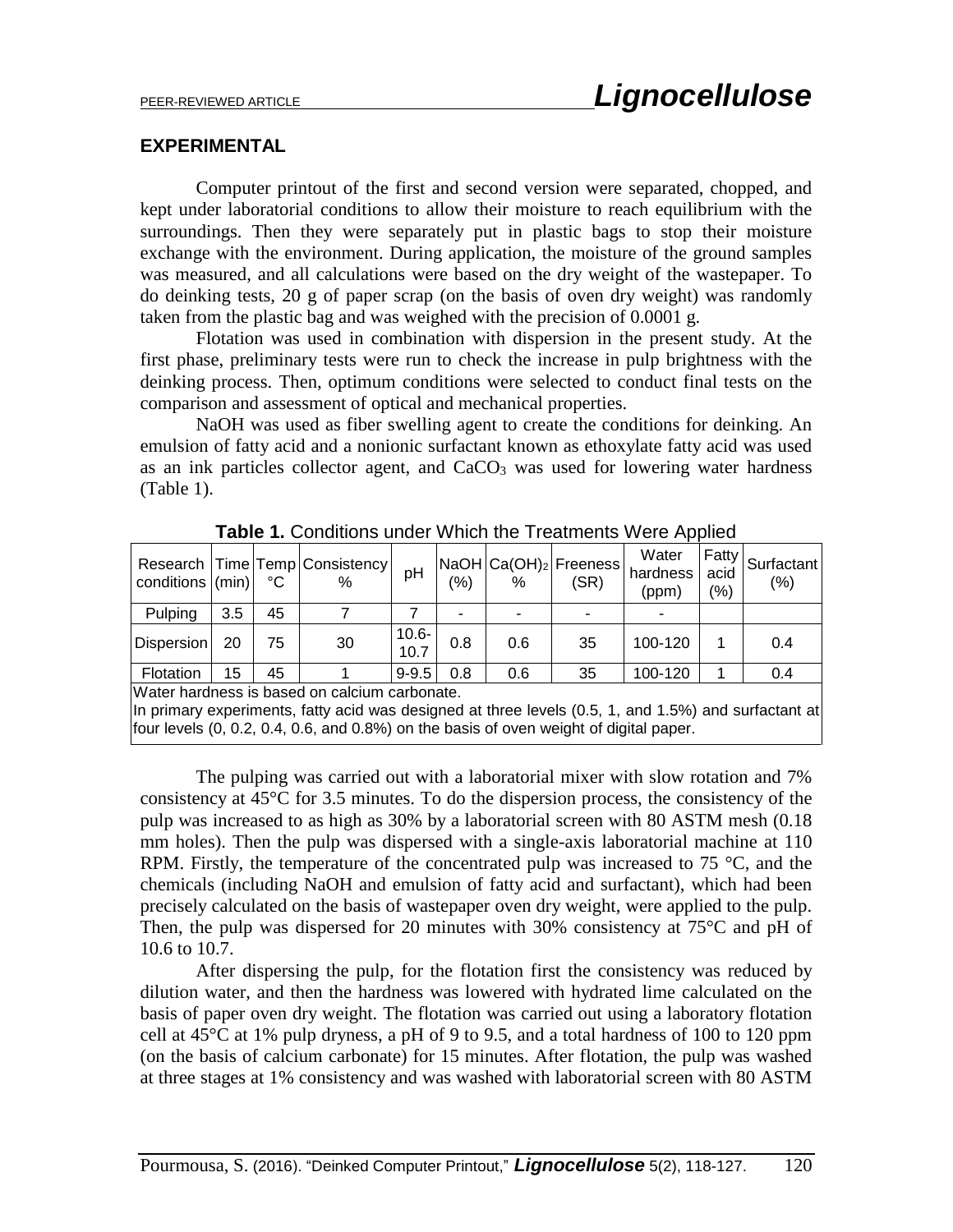mesh with the creation of vacuum. After preparing the paper pulp sample, handsheets with grammage of 60 g  $m^{-2}$  was prepared in accordance with TAPPI T205 om-88.

Afterwards, the data were analyzed, and the percentage of NaOH, fatty acid, surfactant and  $Ca(OH)_2$  on the basis of 0.8, 1, 0.4, and 0.6% of wastepaper oven dry weight, respectively, was determined, the final tests were conducted with three replications with the following objectives:

- Deinking with and without dispersion to find its effect with 70:30% ratio of first and second versions of computer printout,
- Deinking with the mixture of 100% of computer printout with impact printer, and
- Deinking with the mixture of 100% of computer printout as transferring paper.

The brightness of handsheets papers was measured with Elerpho 2000 in accordance with the TAPPI standard method (T452 om-98). To find the amount of specks, the handmade papers were scanned and were processed with Digimizer (ver. 4.1.1.0) image analysis software package. This software is used for precise measurement of the specks on scanned images of the papers. The area of specks with the size of >0.04 mm as compared to a specific area of the handmade papers was measured with this software package.

Mechanical properties were determined in according to TAPPI standard methods and the relevant guidelines. These properties included paper basic weight (T410 om-88), dry tensile index (T456 om-10), bursting index (T403 om-91), tearing resistance index (T414 om-04), and breaking length (T320 om-88).

The data were statistically tested with the analysis of variance based on a Completely Randomized Design, and the means were grouped by Duncan Multiple Range Test with SPSS software package at the 95% significance level.

### **RESULTS AND DISCUSSION**

#### **Preliminary Results**

To find the best deinking conditions for the dispersion and flotation processes, tests were first run by changing the deinking chemicals, fatty acid and surfactant (ethoxylate fatty acid) without dispersion. Statistical analysis revealed significant differences among the preliminary treatments in terms of the application ratio of fatty acid and surfactant for improving the brightness of wastepaper during deinking. Higher brightness of deinked computer printout was obtained when using higher dosages of fatty acid. The application of surfactant to a certain dose of fatty acid increased brightness, but as the dose of surfactant was increased, the rate of the increase in brightness decreased (Fig. 1: based on Mean ±S.D). The fatty acid and surfactant are expensive, and the level of 1% fatty acid and 0.4% surfactant were selected based on the final quality and economical aspects, as shown in Fig. 1. When the consumption rates of surfactant increased, the increasing of fatty acid showed a curved behavior. At first with the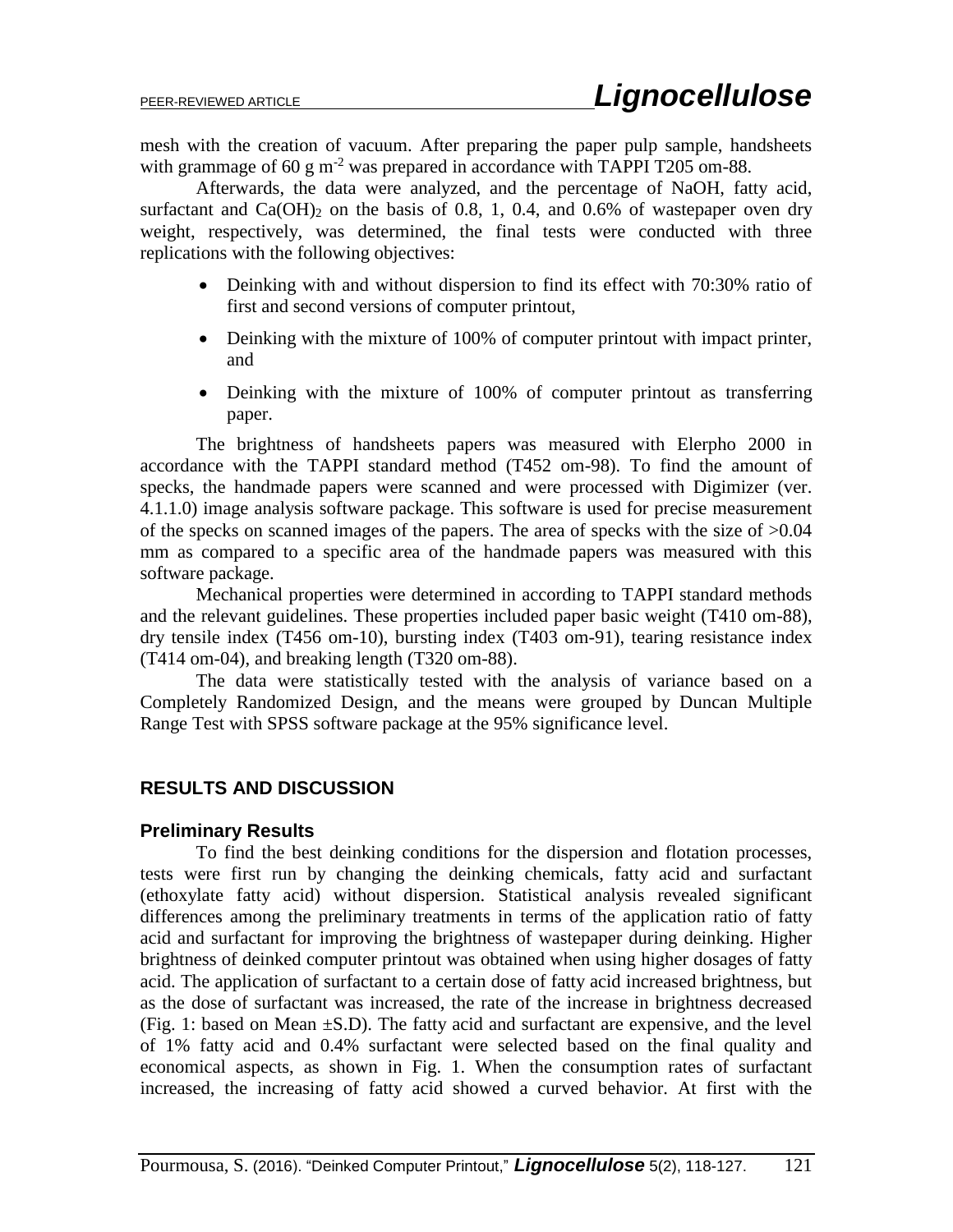increasing of fatty acid, the brightness went up, and with the further consumption of it, the brightness decreased little by little.



**Fig. 1.** The interaction effect of fatty acid and surfactant on the brightness improvement in preliminary tests

## **Final Results**

To find the strength properties of deinked pulp of computer printout, the appropriate treatment of dispersion and flotation with 1% fatty acid and 0.4% surfactant was selected, given the appropriate brightness, economy scale, and suitable process control. The effect of dispersion with flotation process on optical and mechanical properties of deinked pulp was studied in comparison with single flotation process. Undeinked pulp and unprinted computer printout pulp were studied and compared to specify the effect of deinking process on optical and mechanical properties of fibers.

## **Effect of Dispersion and Deinking on Mechanical Properties of Computer Printout**

Bursting strength varied in the range of 2.8 Kpa.m<sup>2</sup>/g for deinked pulp without dispersion to 3.4 Kpa.m<sup>2</sup>/g for unprinted paper pulp. Duncan grouping at the 95% level showed four different groups of the means (Fig. 2a).

The tearing resistance of computer printout samples with Duncan grouping is presented in Fig. 2b. The lowest tear resistance was related to deinked pulp without dispersion, and the highest one to undeinked pulp (Fig. 2b).

According to means comparison, the measurement of tensile resistance showed that deinked pulp without dispersion had the lowest strength and unprinted pulp had the highest strength (Fig. 2 c,d).

The application of chemicals in the process of dispersion with deinking and deinking without dispersion resulted in lower resistance to bursting, tearing, and tensile strength and breaking length as compared to undeinked or unprinted handsheets. Pala *et al.* (2006) stated that chemical treatment of mixed office waste increases the burst and tensile indexes and decreasing the tear resistance. Many variables as pH level, the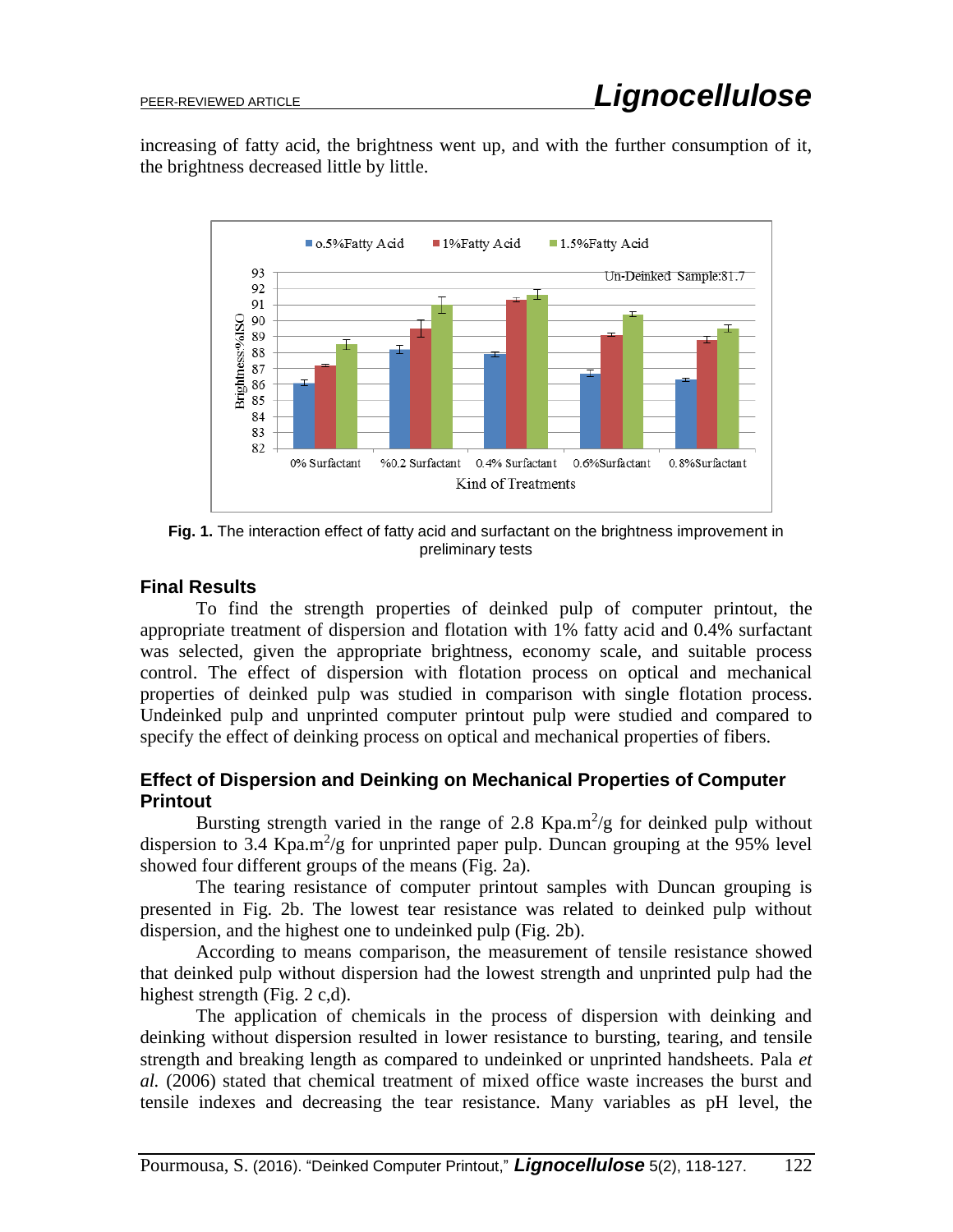swelling ability of sodium hydroxide and amount of chemicals play a role in chemical treatment.

In the process of dispersion with deinking as compared to deinking without dispersion, the mechanical strength of the handsheets was increased. Seemingly, suitable dispersion removes the unwanted particles that can interfere with the bonding ability between fibers and forms a homogenous texture improving the mechanical resistance. McKinney (1995) stated that dispersion and kneading of pulp with a high speed can substitute pulp processing because they can improve the mechanical properties of paper. Furthermore, Kankaanpaa and Soini (2001) described the effect of dispersion similar to the effect of refining and stated that dispersion increased tensile resistance.



**Fig. 2.** Effect of different treatments on mechanical properties of laboratorial handsheets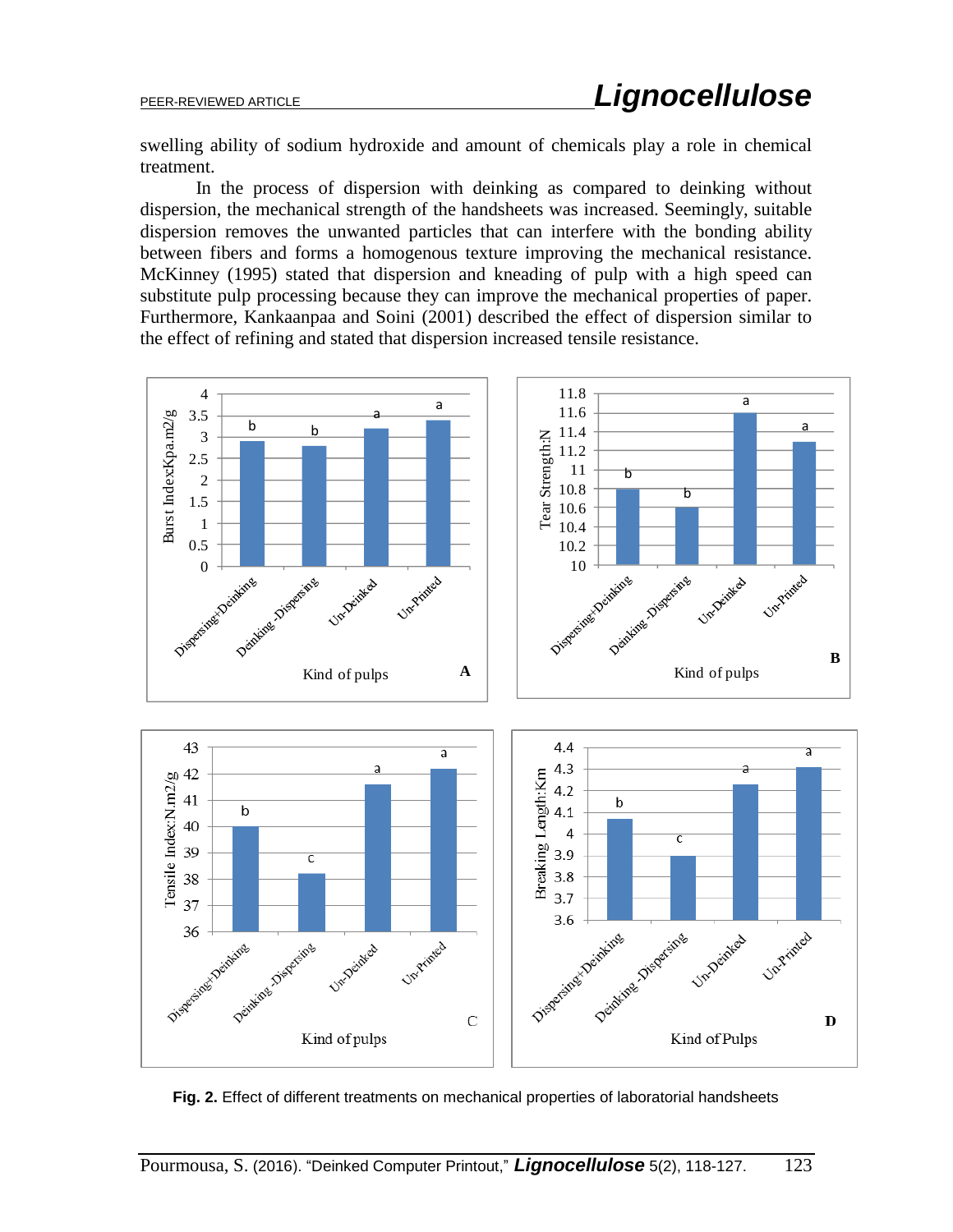## **Effect of Dispersion and Deinking on Optical Properties of Computer Printout**

In most studies, dispersion is carried out after flotation. Therefore, the findings regarding the loss of brightness and the increase in tiny ink specks in pulp is associated with the research methodology. In the present study, using a disperser before flotation allowed more suitable efficiency for flotation cells, which naturally led to higher brightness and lower number of specks in final handsheets. As can be seen in Fig. 3 a,b, the use of dispersion before deinking improved the brightness and reduced the percentage of ink specks on handsheets (Gao *et al.* 2012). However, researchers have related the loss of brightness during dispersion to the reduction of specks size. In the present study, since dispersion was run before flotation, the brightness was increased.



**Fig. 3.** Effect of different treatments on brightness (A) and speck percentage (B) in laboratorial hand sheets

As is evident in Fig. 3, deinking by a dispersion process before flotation significantly affected the increase in brightness and the decrease in the number of ink specks in the pulp. The brightness of pulp was 3.8%ISO higher in deinking with a dispersion process than in deinking without a dispersion process. Dispersion with further dispersion of ink specks improves the efficiency of flotation (Sarja *et al.* 2007; Ruzinsky *et al.* 2003, 2007). Dispersion without hydrogen peroxide can reduce brightness by 4.2 units and with peroxide hydrogen increase the brightness by 2.7% ISO (Ortner and Fisher 1990). However, since it preceded flotation in the present study, it increased the brightness even without the usage of hydrogen peroxide.

The results of the study and the comparison of the effect of deinking on the first version (printed by impact printers) and second version (printed due to transferring paper) of wastepaper under similar deinking conditions with dispersion and flotation process using a furnish containing 100% of first version and 100% of the second version and the percentages of chemicals presented in Table 2, revealed that the brightness of firstversion paper pulp increased by 10 % ISO during deinking (from 80 % ISO in undeinked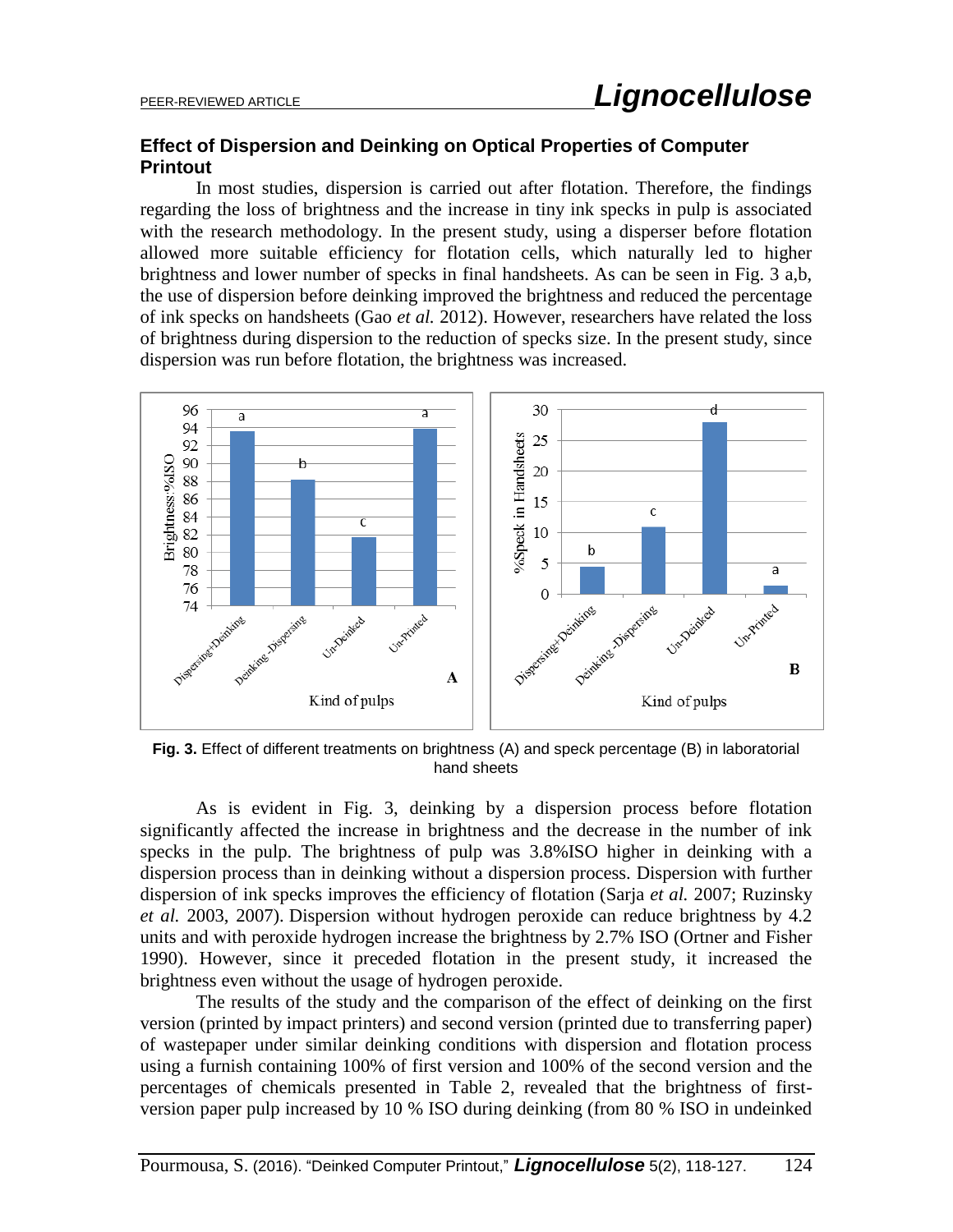pulp to 90 % ISO in deinked pulp), whereas the brightness of deinked pulp of the secondversion paper was increased by 8.9 % ISO (from 84.4 % ISO in undeinked pulp to 93.3% ISO in deinked pulp). Based on results the percentage of specks area decreased 6.54% and 5.8 % in first and second print version using dispersion with flotation in comparison to flotation without primary dispersion.



**Fig. 4.** Effect of two kinds of treatments on brightness and speck percentage in two kinds of computer print out

## **CONCLUSIONS**

- 1. It was found that the dispersion of pulp significantly increased the efficiency of flotation improved the brightness and reduced the number of ink specks in pulp. For the systems in which flotation alone is applied, the brightness may be reduced because of the presence of tinier ink specks. But, dispersion with flotation sequence increased the brightness.
- 2. The brightness of deinked pulp of first version paper was 4.4% lower than that of undeinked paper of second version paper despite the fact that the volume of the print of both types of pulps was similar. In spite of quite great loss of brightness ratio of first version paper during deinking, the brightness of first version paper pulp was 1.6 % higher than that of the second version paper pulp because the carrier of pigments on a printer ribbon are fatty acid oils a part of which is transferred on the fiber surface during printing. Since deinking process involves alkaline medium, the fatty acid oils become soapy, facilitating the separation of print specks.
- 3. Despite the drop in mechanical strength of recycled computer printout, the recycled pulp can still be expected to be used for producing high-quality papers. If recycled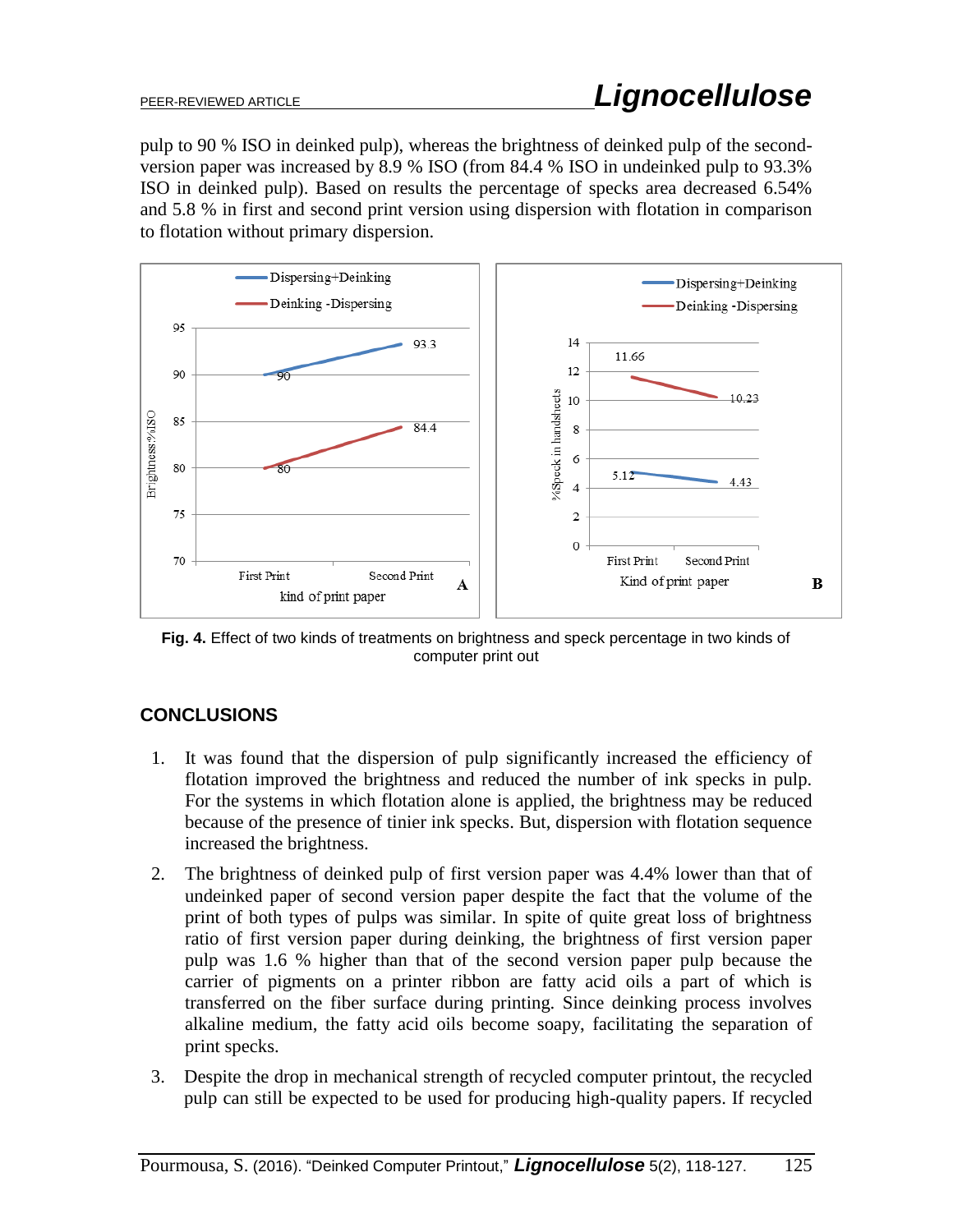computer printout is used for producing recycled pulp, the oxidative bleaching stage can be eliminated according to the results of the present study.

#### **ACKNOWLEDGMENTS**

The author appreciates the financial support provided by Islamic Azad University, Karaj Branch, Karaj, IRAN.

### **REFERENCES CITED**

- Bajpai, P. K. (2010). "Solving the problems of recycled fiber processing with enzymes," *BioResources* 5(2), 1-15.
- Beneventi, D., Rousset, X., and Zeno, E. (2006). "Modelling transport phenomena in a flotation de-inking column: Focus on gas flow, pulp and froth retention time," *Int. J. Mineral Process* 80, 43-57.
- Beneventi, D., Allix, J., Zeno, E., and Nortier, P. (2008). "Influence of surfactant concentration on the ink removal selectivity in a laboratory flotation column," *Int. J .Mineral Process* 87, 134-140.
- Beneventi, D., Zeno, E., Nortier, P., Carre, B., and Dorris, G. (2009). "Optimization and Management of flotation deinking banks by process simulation," *Ind. Eng. Chem. Res*. 48, 3964-3972.
- Bolanča, M. I., and Bolanča, Z. (2004). "Chemical and enzymatic deinking flotation of digital prints," *4th International Conference Industrial Engineering-New Challenges to SME*.
- Ferguson, L. D. (1992). "Deinking chemistry: Part 1," *TAPPI Journal* 7575-7583.
- Gao, Y., Qin, M., Yu, H., and Zhang, F. (2012). "Effect of heat-dispersing on stickies and their removal in post-flotation," *BioResources* 7(1), 1324-1336.
- Göttsching, L., and Pakarinen, H. (2000). *Recycled Fiber and Deinking*, Jyväskylä, Gummerus Printing, Finland.
- Holik, H. (2006). *Handbook of Paper and Board*, Wiley-VCH Verlag GmbH and CO. KGaA, Weinhiem, P.467-474.
- Kankaanpaa, V., and Soini, P. (2001). "Approach to the conical dispersion and refining of recycled fiber," Fiber and paper, 3(3), 42-45.
- McBride, D. (1992). "High-deinking kneading system offers alternative to conventional deinking," *Pulp and Paper Canada* 149-152.
- McKinney, R. W. L. (ed.), (1995). *Technology of Paper Recycling*, Springer.
- Ortner, H., and Fischer, S. (1990). "The application of dispersion for quality improvement of deinked pulps," *Proceedings of Pulping Conference*, USA.
- Pala, H., Mota, M., and Gama, F. M. (2006). "Factors influencing MOW deinking: Laboratory scale studies," *Enzyme and Microbial Technology* 38, 81-87.
- Pathak, P., Bhardwa, N. K., and Singh, A. K. (2011). "Optimization of chemical and enzymatic deinking of photocopier waste paper," *BioResources* 6(1), 447-463.